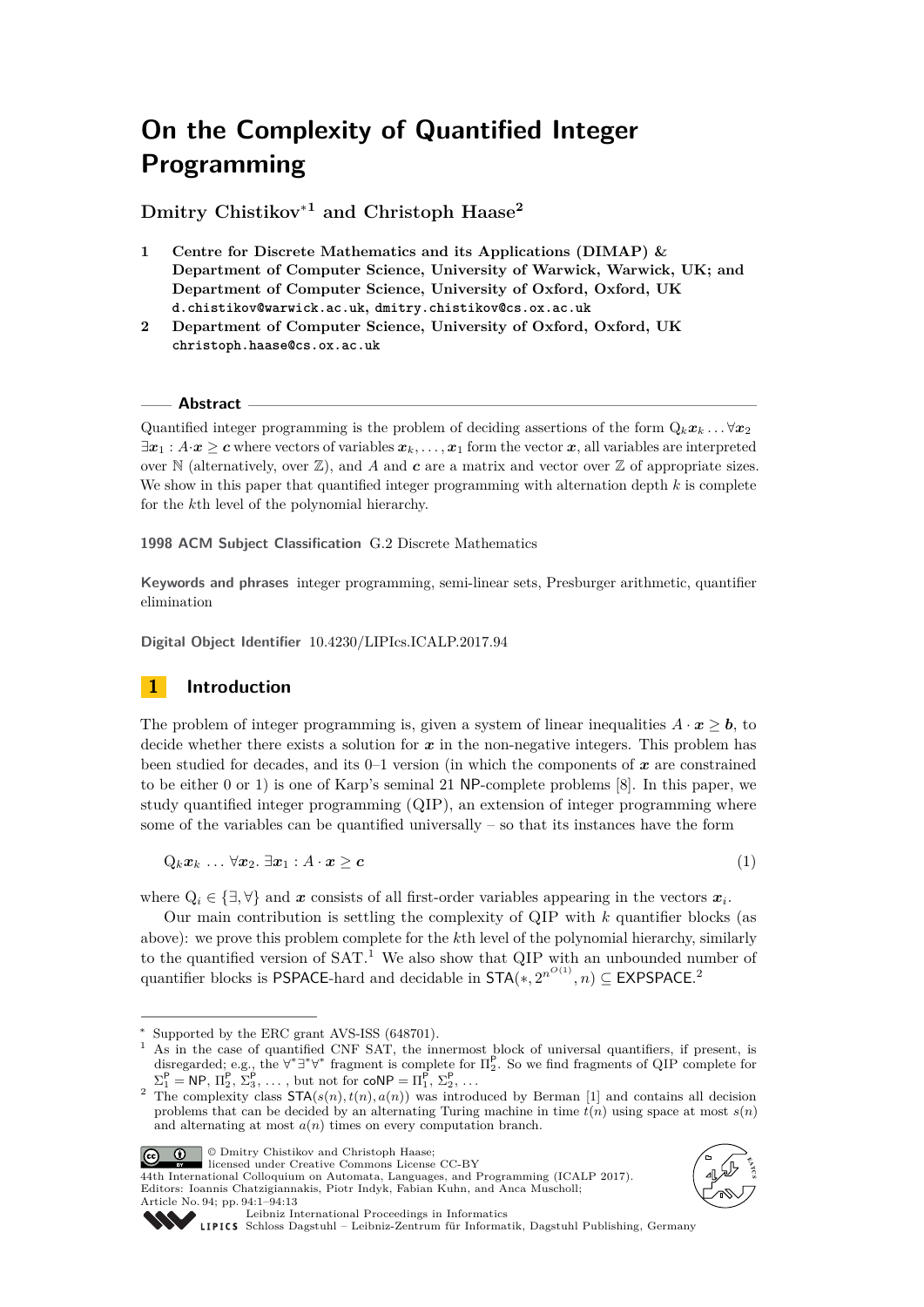## **94:2 On the Complexity of Quantified Integer Programming**

**Related work and discussion.** While the decidability of QIP is immediate – it can be viewed as a syntactic fragment of Presburger arithmetic, the (decidable) first-order theory of the natural numbers with addition and order, in which matrix formulas are constrained to be conjunctions of linear inequalities – its computational complexity has been unknown. It is, of course, not difficult to see that QIP (and in fact Presburger arithmetic) is PSPACE-complete if the interpretation of every first-order variable  $x_i$  is restricted to an interval  $[l_i, u_i]$  that is given as part of the input:  $x_i \in [l_i, u_i]$ ; see, e.g., [\[14\]](#page-12-3). But if  $x_i \in \mathbb{N}$ , then the best known upper bounds seem to be  $\mathsf{STA}(*, 2^{2^{n^{O(1)}}}, O(n)) \subseteq 2\text{-EXPSPACE}$ , the generic upper bound for deciding Presburger arithmetic [\[1\]](#page-12-1), and the (*k* − 1)th level of the weak EXP hierarchy for the fragment with *k* quantifier blocks [\[6\]](#page-12-4). The best known lower bound has been  $\Pi_2^{\mathsf{P}}$ , established recently by the authors for  $\Pi_2$ -instances of QIP [\[3,](#page-12-5) Sec. 4.2].

It may be surprising, and certainly was to the authors, that the complexity of QIP, a natural decision problem, has not yet been established. The main reason is probably that standard quantifier-elimination and automata-based techniques – which are at the core of decision procedures for Presburger arithmetic – fail to yield tight upper bounds for QIP:

- Weispfenning shows that quantifier-elimination procedures for Presburger arithmetic  $\overline{a}$ run in time  $2^{O(|\Phi|^{(4j)^k})}$  [\[17,](#page-12-6) Thm. 2.1], where  $|\Phi|$  denotes the size of an input formula  $\Phi$ with *k* quantifier blocks and at most *j* variables in each quantifier block, and that this upper bound is essentially tight [\[18,](#page-12-7) Thm. 3.1]. In particular, even the NP upper bound for standard integer programming instances  $(\Sigma_1-IP)$  cannot be obtained by quantifier elimination.
- Automata-based decision procedures for Presburger arithmetic do not suffice either to obtain the bounds for QIP that we establish in this paper. Klaedtke shows [\[9,](#page-12-8) Thm. 4.6] that the size of the minimal deterministic finite automaton (DFA) for a formula  $\Phi$  is upperbounded by  $2^{|\Phi|^{(j+1)(k+4)}}$ , which does not give any complexity bounds asymptotically better than those obtained via quantifier elimination.
- Yet another approach to QIP is to construct the semi-linear representation of the set of  $\equiv$ solutions to the system of linear inequalities of the matrix formula, and then to repeatedly project and complement this set. By an application of [\[2,](#page-12-9) Thm. 21], this approach gives a  $\Pi_2^{\mathsf{P}}$  upper bound for the  $\Pi_2$ -fragment of QIP; however, as every complementation step increases the number of generators of semi-linear sets by one exponential, this approach would only yield a non-elementary upper bound for general QIP instances and fail to place fragments with bounded alternation depth inside PSPACE.

Our main results are, in short, obtained by means of a new quantifier elimination procedure on *hybrid linear sets*, which are semi-linear sets that represent sets of solutions to systems of linear inequalities. While *existential* projection  $(L \mapsto \{x \mid \exists y \ldots (x, y) \in L\})$  is a trivial operation on semi-linear sets (in generator representation), in this paper we define a dual operation, which we call *universal projection*  $(L \mapsto \{x \mid \forall y \ldots (x, y) \in L\})$ , and show that its application enables us to eliminate blocks of universal quantifiers without resorting to double complementation ( $\forall$  =  $\neg \exists \neg$ ; this would lead to a non-elementary blowup). We spell out (these and other) results of the paper in more detail in Section [3](#page-3-0) and outline the techniques in Section [4.](#page-5-0)

Concurrently with our work and building upon a theorem of Kannan [\[7\]](#page-12-10), Nguyen and Pak [\[11\]](#page-12-11) have shown that Presburger arithmetic with fixed number of variables *and* fixed Boolean structure of the matrix formula (and, by necessity, where the total number of occurrences of atomic predicates is fixed) can be solved in polynomial time.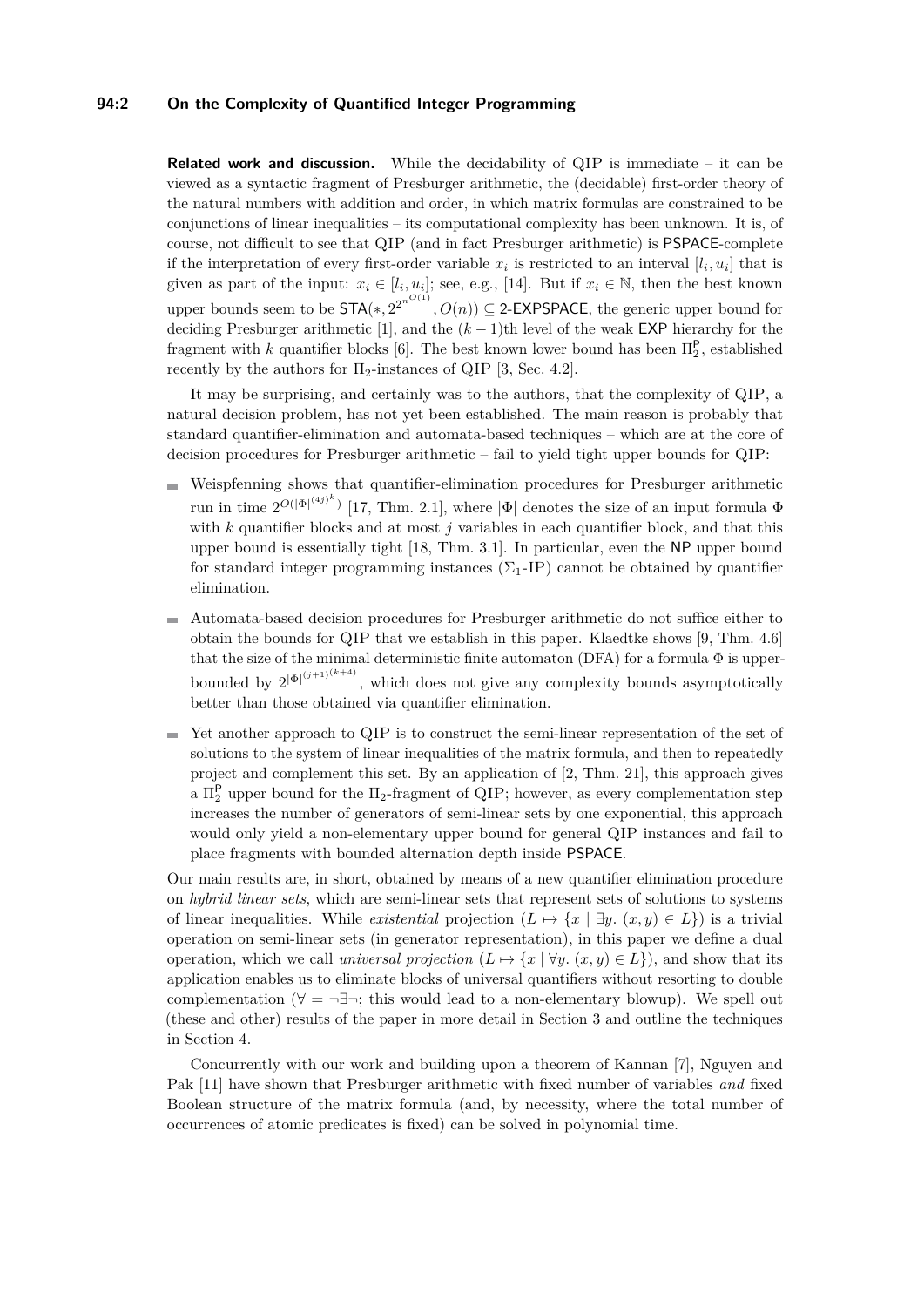## **D. Chistikov and C. Haase 94:3** 94:3

# <span id="page-2-0"></span>**2 Preliminaries**

By  $\mathbb Z$  and  $\mathbb N$  we denote the sets of integers and non-negative integers, respectively. Given sets *X* and *Y*, we denote by  $X \Rightarrow Y$  the set of all functions with domain *X* and co-domain *Y*. Let  $\mathcal X$  be a countably infinite set of first-order variables, and with no loss of generality assume some total ordering  $\prec$  on X. Given a finite set  $X \subseteq \mathcal{X}$ , an X*-indexed integer vector* is a function  $v \in (X \Rightarrow \mathbb{Z})$ , and an *X-indexed non-negative integer vector* is a function  $v \in (X \Rightarrow \mathbb{N})$ . We often call *v* just an *integer vector* respectively a *(non-negative) vector* when X is clear from the context. Due to the total ordering on  $\mathcal{X}$ , we can interchangeably write  $v$  as a tuple  $(v_1, \ldots, v_n) \in \mathbb{Z}^n$  such that  $n = |X|$ . We denote by  $e_i$  the *i*th unit vector (mapping the *i*th variable to 1 and all other variables to 0). Addition and multiplication of a vector by a scalar value are defined component-wise. Given a set of non-negative vectors  $V \subseteq \mathbb{N}^n$ , its *complement* is defined as  $\overline{V} := \{ \boldsymbol{w} \in \mathbb{N}^n : \boldsymbol{w} \notin V \}.$ 

A *vector of (first-order) variables over*  $X \subseteq \mathcal{X}$  is a tuple  $\mathbf{y} = (y_1, \ldots, y_\ell) \in X^\ell$  such that each  $y_i \in X$  and  $y_i \prec y_{i+1}$ . For  $v_i \in (X_i \Rightarrow \mathbb{Z})$ ,  $i \in \{1,2\}$ , with  $X_1 \cap X_2 = \emptyset$ , by  $v_1 \circ v_2$  we denote the vector from  $(X_1 \cup X_2) \Rightarrow \mathbb{Z}$  that agrees with  $v_i$  on  $X_i$  for both  $i \in \{1, 2\}$ . Given a vector  $v \in (X \Rightarrow \mathbb{N})$  and a vector of variables  $y = (y_1, \ldots, y_\ell) \in X^\ell$ , the *projection of v removing variables y* is the vector  $\pi_y(v) \in ((X \setminus \{y_1, \ldots, y_\ell\}) \Rightarrow \mathbb{N})$  such that  $\pi_{\mathbf{v}}(\mathbf{v})(x) := \mathbf{v}(x)$  for all  $x \in X \setminus \{y_1, \ldots, y_\ell\}$ . This definition of projection naturally extends to sets of vectors:

$$
\pi_{\boldsymbol{y}}(V) := \bigcup_{\boldsymbol{v} \in V} \{\pi_{\boldsymbol{y}}(\boldsymbol{v})\} = \{\boldsymbol{v}_1 \mid \text{there is a } \boldsymbol{v}_2 \in (\{y_1, \ldots, y_\ell\} \Rightarrow \mathbb{N}) \text{ such that } \boldsymbol{v}_1 \circ \boldsymbol{v}_2 \in V\}.
$$

For sets of vectors  $V \subseteq (X \Rightarrow \mathbb{N})$ , we additionally define the *universal projection* 

$$
\pi_{\boldsymbol{y}}^*(V) := \pi_{\boldsymbol{y}}(\overline{V}) = \{\boldsymbol{v}_1 \mid \text{for all } \boldsymbol{v}_2 \in (\{y_1, \ldots, y_\ell\} \Rightarrow \mathbb{N}) \text{ the vector } \boldsymbol{v}_1 \circ \boldsymbol{v}_2 \text{ is in } V\}.
$$

For a vector  $\mathbf{v} \in \mathbb{Z}^n$ , we denote by  $\|\mathbf{v}\| := \max\{\max_{x \in X} |\mathbf{v}(x)|, 2\}$  the *maximum norm* of *v*. For  $V \subseteq \mathbb{Z}^n$ , we define  $||V|| := \max_{\mathbf{v} \in V} ||\mathbf{v}||$ . For a matrix A, we define  $||A||$  to be the norm of its set of column vectors.

**Quantified integer programming (QIP).** Let *A* be an  $n \times m$  integer matrix,  $\boldsymbol{x} = (x_1, \dots, x_m) \in$ *X*<sup>*m*</sup> a vector of first-order variables for some finite  $X \subseteq \mathcal{X}$ , and  $c \in \mathbb{Z}^n$ . We call  $\mathfrak{S}: A \cdot x \geq c$ a *system of linear inequalities.* A *solution* to G is a vector  $v \in (X \Rightarrow \mathbb{Z})$  such that  $A \cdot v \geq c$ , where "≥" is interpreted component-wise. We denote by  $\llbracket \mathfrak{S} \rrbracket \subseteq (X \Rightarrow \mathbb{N})$  the set of all *non-negative solutions* to S.

Let  $x_1, \ldots, x_k$  be vectors of first-order variables over disjoint sets of variables  $X_1, \ldots, X_k$ , and let  $\mathfrak{S}: A \cdot \mathbf{x} \geq \mathbf{c}$  be a system of linear inequalities. A *formula of* QIP is given by

$$
\psi = \mathrm{Q}_k \boldsymbol{x}_k. \ \mathrm{Q}_{k-1} \boldsymbol{x}_{k-1} \ \dots \ \mathrm{Q}_1 \boldsymbol{x}_1 : A \cdot \boldsymbol{x} \geq \boldsymbol{c},
$$

where  $\mathfrak{S}: A \cdot \mathbf{x} \geq \mathbf{c}$  is a system of linear inequalities as above,  $Q_i \in \{\exists, \forall\}$ , and  $Q_i \neq Q_{i+1}$ for all  $1 \leq i \leq k$ , i.e., quantifiers alternate between blocks of variables. The *size*  $|\psi|$  of  $\psi$  is the number of bits required to write down  $\psi$ , where we assume binary encoding of numbers, and also that  $|\psi| \ge \max\{2, n+m, \log||A||, \log||c||\}$ . The set  $\llbracket \psi \rrbracket \subseteq (X \setminus (X_1 \cup \cdots \cup X_k) \Rightarrow \mathbb{N})$ of *non-negative solutions* to  $\psi$  is inductively defined as follows:

$$
\quad \text{for } k = 0, \, [\![\psi]\!] := [\![\mathfrak{S}]\!];
$$

for  $k > 0$  and  $\psi = \exists \mathbf{x}_k \cdot \psi_k$ ,  $[\![\psi]\!] := \pi_{\mathbf{x}_k} [\![\psi_k]\!]$ ; and

for  $k > 0$  and  $\psi = \forall x_k \cdot \psi_k$ ,  $[\![\psi]\!] := \pi_{\boldsymbol{x}_k}^*[\![\psi_k]\!]$ .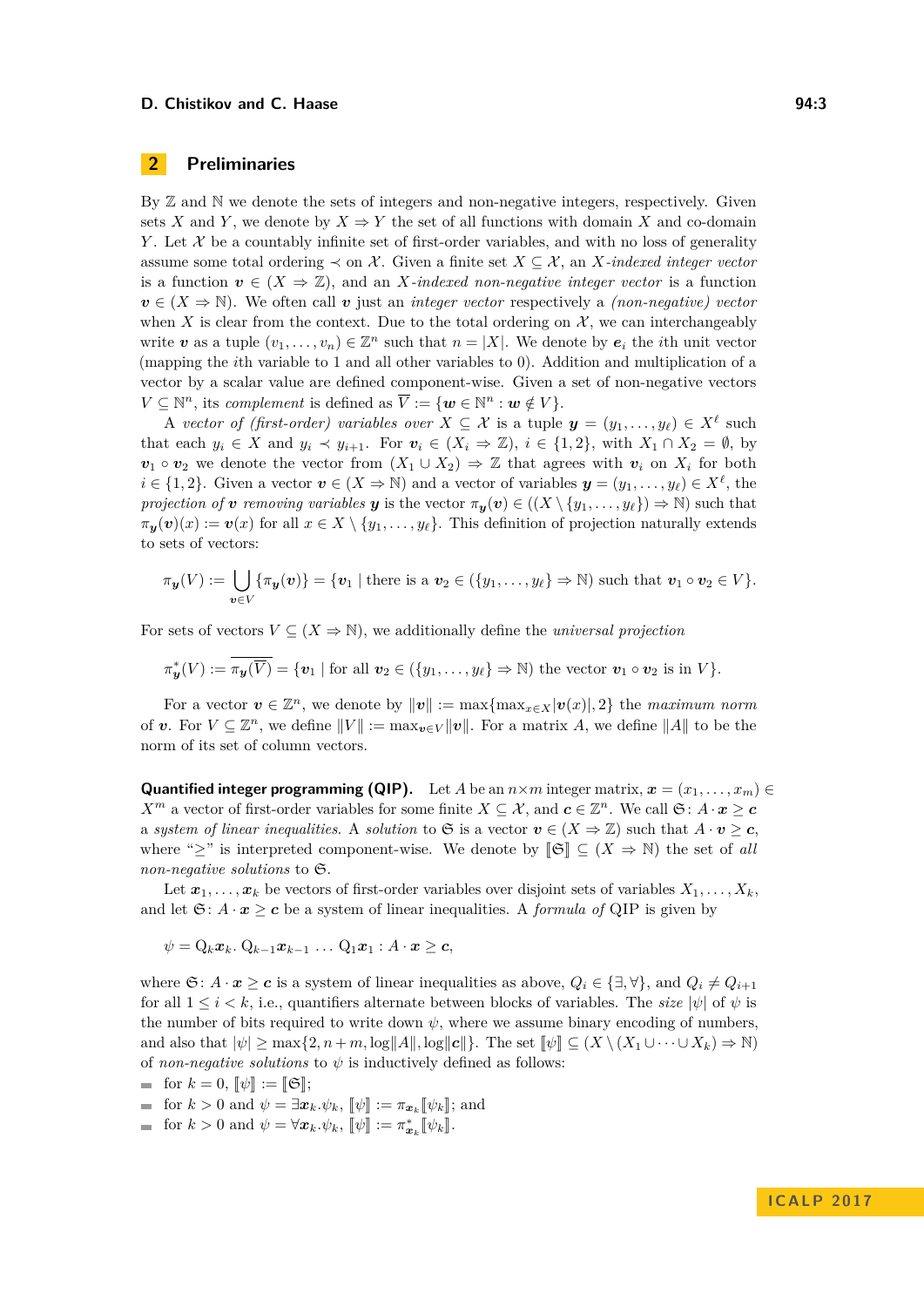## **94:4 On the Complexity of Quantified Integer Programming**

A set  $M \subseteq (X \Rightarrow \mathbb{N})$  is QIP-definable if there is a QIP-formula  $\psi$  such that  $M = \llbracket \psi \rrbracket$ . Whenever  $X \subseteq X_1 \cup \cdots \cup X_k$ , we say that  $\psi$  is a *sentence*. In this case,  $\psi$  is *valid* if  $\llbracket \psi \rrbracket = \{\top\}$  where  $\top$  denotes the unique function from  $\emptyset$  to N, and *invalid* if  $\llbracket \psi \rrbracket = \emptyset$ . If  $X \setminus (X_1 \cup \cdots \cup X_k) = Y = \{y_1, \ldots, y_m\}$ , we write  $\psi(y_1, \ldots, y_m)$  to indicate that  $\psi$  is *open* in *Y*. Given  $a_1, \ldots, a_m \in \mathbb{N}$ , we write  $\psi[a_1/x_1, \ldots, a_m/x_m]$  to denote the instance of QIP obtained from replacing every occurrence of  $x_i$  by  $a_i$  in  $\mathfrak{S}$ . We say that two QIP formulas  $\psi$ and  $\phi$  are *equivalent* if  $[\![\psi]\!] = [\![\phi]\!]$ ; note that we may always assume with no loss of generality that  $\psi$  and  $\phi$  are open in the same set of variables.

A *(valid) instance* of the QIP problem is a (valid) sentence  $\psi$ . We call such a  $\psi$  and instance of  $\Sigma_k$ -IP if  $Q_k = \exists$ , and an instance of  $\Pi_k$ -IP if  $Q_k = \forall$ . The *alternation depth* of  $\psi$  is the number *k* of quantifier blocks.

**Hybrid linear and semi-linear sets.** Given finite sets  $B, P = \{p_1, \ldots, p_n\} \subseteq \mathbb{N}^m$  called *base* and *period vectors*, the *hybrid linear set generated by B and P* is the set

$$
L(B, P) := \left\{ \boldsymbol{b} + \lambda_1 \cdot \boldsymbol{p}_1 + \cdots + \lambda_n \cdot \boldsymbol{p}_n : \boldsymbol{b} \in B, \lambda_i \in \mathbb{N}, 1 \leq i \leq n \right\}.
$$

The representation of *L*(*B, P*) as the pair *B, P* (written explicitly) is called the *generator representation*. If *B* is singleton then  $L(B, P)$  is called a *linear set*; a finite union of (hybrid) linear sets is called a *semi-linear set*. For a hybrid linear set in the generator representation  $L = L(B, P)$ , we denote  $||L|| := \max(\max ||B||, \max ||P||)$ .

Hybrid linear sets represent sets of solutions to systems of linear inequalities and equalities. The following bounds on the norm in the generator representation follow from [\[12,](#page-12-12) Cor. 1] and [\[2,](#page-12-9) Prop. 4].

<span id="page-3-3"></span>**Proposition 1.** Let  $\mathfrak{S}: A \cdot \mathbf{x} > \mathbf{c}$  be a system of linear inequalities such that A is an  $n \times m$ *integer matrix. Then*  $\|\mathfrak{S}\| = L(B, P)$  *such that*  $\|B\|, \|P\| \leq (m \cdot \|A\| + \|c\| + 2)^{n+m}$ .

## <span id="page-3-0"></span>**3 Summary**

The main result of this paper is the following theorem.

<span id="page-3-1"></span>**Fineorem 2.**  $\Sigma_k$ -IP *is complete for*  $\Sigma_k^{\mathsf{P}}$  *if k is odd, and*  $\Pi_k$ -IP *is complete for*  $\Pi_k^{\mathsf{P}}$  *if k is even.*

What happens if the parity of *k* is different? In this case the innermost quantifiers are universal, and it turns out that they can be eliminated in a trivial way.

<span id="page-3-2"></span>**Example 1 Corollary 3.**  $\Sigma_{k+1}$ -IP *is complete for*  $\Sigma_k^{\mathsf{P}}$  *if k is odd, and*  $\Pi_{k+1}$ -IP *is complete for*  $\Pi_k^{\mathsf{P}}$  *if k is even.*

The lower bound of Theorem [2](#page-3-1) is proved by a reduction from an alternating version of the subset sum problem, which is essentially shown complete for the respective levels of the polynomial-time hierarchy by Travers [\[15\]](#page-12-13). Our reduction and more details are given in Section [7.](#page-10-0)

The upper bound of Theorem [2](#page-3-1) is more challenging. Note that in the well-known case of  $\Sigma_1$ -IP, i.e., of the standard integer programming, in order to prove membership of the problem in NP, one needs to obtain polynomial upper bounds on the bit size of minimal solutions to systems of integer linear inequalities. Such bounds were derived by, e.g., von zur Gathen and Sieveking [\[16\]](#page-12-14). In our work, we build upon these bounds and generalize them from  $\Sigma_1$ -IP instances to QIP instances.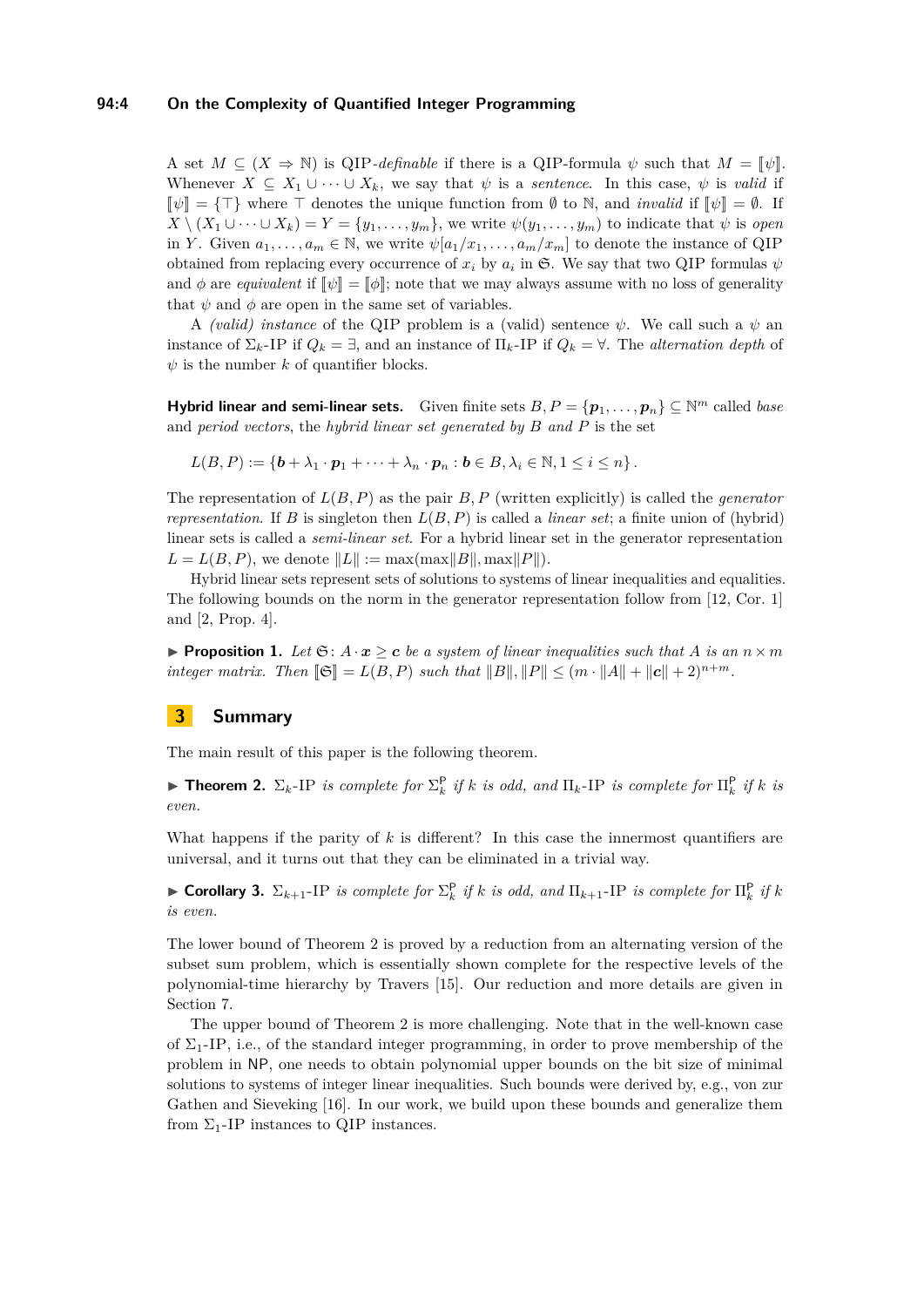## **D. Chistikov and C. Haase 94:5** 94:5

<span id="page-4-1"></span>**Proposition 4** (Small Witness Property). For a QIP *instance*  $\psi$  of the form [\(1\)](#page-0-2) with k *quantifier blocks, the validity of*  $\psi$  *does not change if variables of the vector*  $\mathbf{x}_k$  *(bound by the quantifiers of the outermost block) are interpreted over* [0,  $M-1$ ] *instead of* N, where  $\log M = |\psi|^{O(k)}$ .

The domains of other variables can then be bounded in turn as follows – which places QIP with fixed alternation depth into PH.

<span id="page-4-0"></span>**Proposition 5** (Relativization-Type Theorem). For a QIP *instance*  $\psi$  of the form [\(1\)](#page-0-2) with  $k$ *quantifier blocks, the validity of*  $\psi$  *does not change if, for each*  $i \in [1, k]$ *, all variables of the vector*  $\mathbf{x}_i$  (bound by the quantifiers of the *i*th innermost block) are interpreted over [0,  $M_i - 1$ ] *instead of*  $\mathbb{N}$ *, where*  $\log M_i = |\psi|^{O(2k-i)}$  *and the constant of*  $O(\cdot)$  *is independent of*  $\psi$ *, k<sub>i</sub> and i.*

Let us point out that in Proposition [5](#page-4-0) it is not possible to substitute  $[0, M - 1]$  for the range of *all* variables; not only using  $M = \max M_i$ , but in fact using any finite M. For example, the sentence  $\forall x. \exists y : y = x + 1$  is true if *x* and *y* are interpreted in N, but false if they are interpreted in any finite segment  $[0, M - 1]$ .

I Remark. The last observation, of course, also holds for Presburger arithmetic in general: any relativization-type theorem (analogous to Proposition [5\)](#page-4-0) must assign different ranges to variables from different quantifier blocks; for instance, this reveals a flaw in the formulation of the relativization-type Theorem 2.2 in [\[17\]](#page-12-6).

Notice that our small witness property (Proposition [4\)](#page-4-1) is specific to QIP, in the sense that its bound is smaller by one exponential compared to its analogue for general Presburger formulas [\[17,](#page-12-6) Thm. 2.2] (the latter is, in fact, tight, as shown implicitly in, e.g., [\[5,](#page-12-15) [6\]](#page-12-4)). At the core of our small witness property is a new quantifier elimination procedure for QIP:

<span id="page-4-2"></span>**Proposition 6** (Quantifier Elimination). *Given a* QIP *formula*  $\phi(\mathbf{x})$  *with alternation depth k*, there exists an equivalent  $\Sigma_1$ -IP *formula*  $\phi'(\mathbf{x})$  *with at most*  $2^{|\psi|^{O(k)}}$  *existentially quantified variables and numbers of absolute value bounded by*  $2^{|\psi|^{O(k)}}$ .

The ideas behind Propositions [4](#page-4-1) and [6](#page-4-2) are outlined in the following Section [4.](#page-5-0)

**Further results.** Our results give a uniform upper bound for the general QIP problem, where the number of quantifier blocks can be unbounded. For such a QIP instance, our relativizationtype theorem (Proposition [5\)](#page-4-0) suggests doubly exponential ranges for all variables, which places QIP in the complexity class  $\text{STA}(*, 2^{n^{O(1)}}, n)$ , as  $k \leq n$ . The best lower bound is PSPACE, by the arguments of Section [7.](#page-10-0)

Another by-product of our techniques is a pseudo-polynomial algorithm for QIP in which the total number of variables is fixed and the matrix formula is  $A \cdot x = c$  instead of  $A \cdot x \geq c$ .

In terms of auxiliary techniques, on the way to our quantifier elimination procedure for QIP we discover (in Sections [5](#page-6-0) and [6\)](#page-9-0) some new properties of hybrid linear sets. In particular, these properties enable us to find, as a side result, a polynomial-time algorithm for universality of hybrid linear sets in the generator representation, even if all input numbers are written in binary (Proposition [17](#page-8-0) in Section [5\)](#page-6-0).

Finally, our results extend in a natural way to the version of quantified integer programming where all variables are interpreted over  $\mathbb Z$  instead of over  $\mathbb N$ : the results of Theorem [2](#page-3-1) and Corollary [3](#page-3-2) still hold.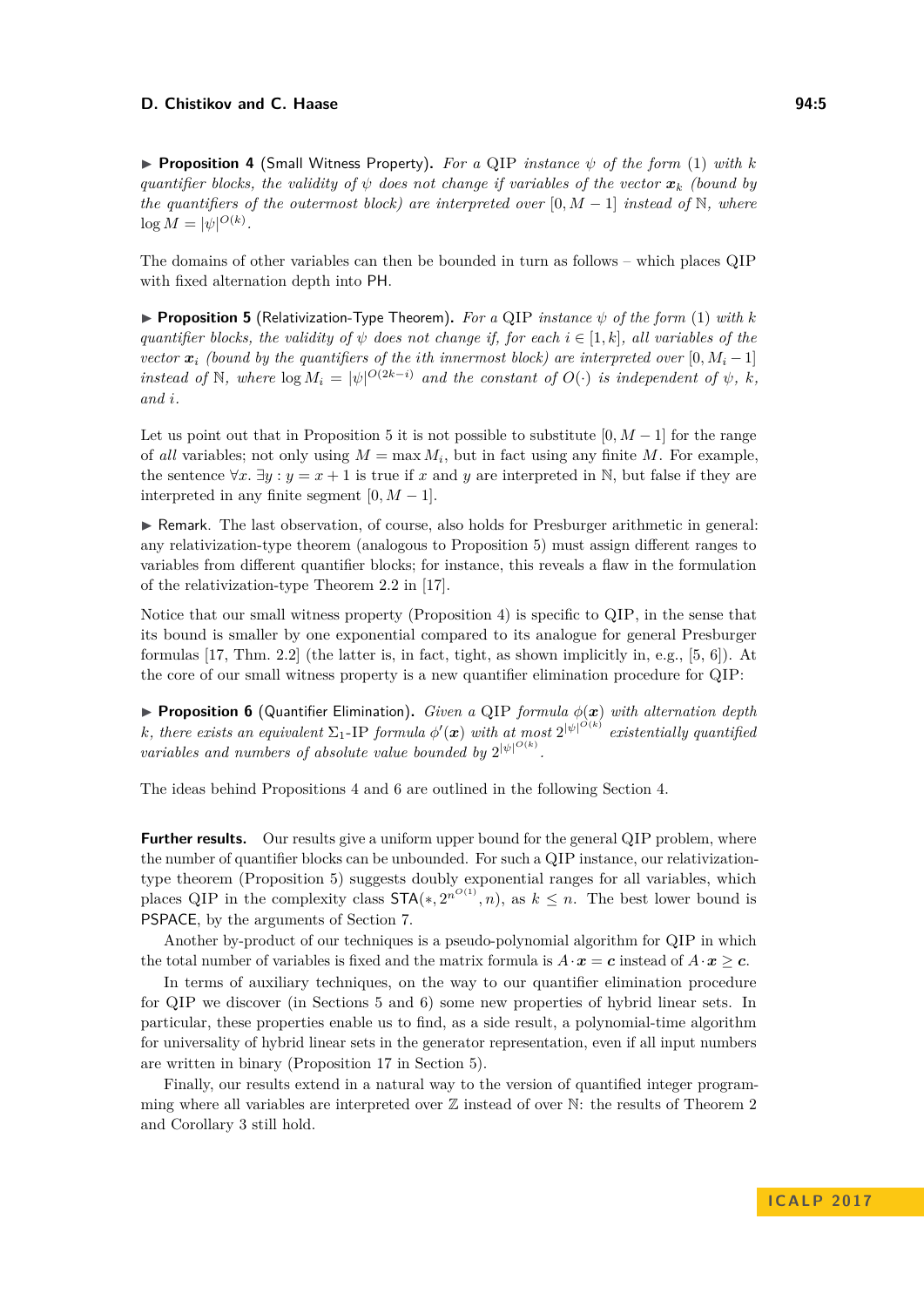## **94:6 On the Complexity of Quantified Integer Programming**

# <span id="page-5-0"></span>**4 Main ideas**

As explained in Section [3,](#page-3-0) bounding the range of the outermost quantifier is the main technical task in our development. In this section we explain how to do this, thus sketching the ideas behind both the small witness property (Proposition [4\)](#page-4-1) and the quantifier elimination procedure (Proposition [6\)](#page-4-2).

Suppose we start with a QIP instance  $\psi$  of the form [\(1\)](#page-0-2); to find a suitable upper bound  $M_k$  for the range of the  $x_k$  variables of  $\psi$ , we will compute generator representations for the sets of models of formulas

 $\psi_j(\mathbf{x}_k, ..., \mathbf{x}_{j+1}) = Q_j \mathbf{x}_j ... \forall \mathbf{x}_2$ .  $\exists \mathbf{x}_1 : A \cdot \mathbf{x} > c$ 

for all  $j \in [0, k]$ , where, as previously, x is the concatenation of  $x_1, \ldots, x_k$ . For each value of the parameter *j*, we will find upper bounds on the integers appearing in these representations, starting with  $j = 0$  and culminating with  $j = k$ . The upper bound for the value of parameter  $j = k$  will be a valid choice for  $M_k$ .

Let us now describe this computation in more detail. Consider a simple abstract example, a  $\Sigma_3$ -IP instance with 3 variables,  $\psi: \exists x. \forall y. \exists z: A \cdot x \ge c$  where  $x = (x, y, z)$ . Let  $L_0 \subseteq \mathbb{N}^3$ be the set of all models of  $\psi_0: A \cdot x \geq c$ ; this is a hybrid linear set – denote it  $L(C_0, Q_0)$  – with  $\|C_0\|$ ,  $\|Q_0\|$  upper-bounded by a polynomial in  $\|A\|$ ,  $\|c\|$  with degree at most the size of  $\psi$  (see, e.g., Proposition [1\)](#page-3-3). It follows that  $\log||C_0||$  and  $\log||Q_0||$  are polynomial in the size of  $\psi$ . It is clear that the the set  $L_1 = [\psi_1] = \{(x, y) \in \mathbb{N}^2 \mid \text{there exists a } z \in \mathbb{N} \text{ such that } (x, y, z) \in$ <br>*L*, is simply a projection of  $L(G, Q)$  and in porticular  $L(L(G, Q))$  where the sets  $G$  $L_0$  is simply a projection of  $L(C_0, Q_0)$ , and in particular  $L_1 = L(C, Q)$  where the sets *C* and  $Q$  are obtained by removing *z*-coordinates from all vectors in  $C_0$  and  $Q_0$ , respectively. Hence,  $\log||C||$  and  $\log||Q||$  are also polynomial in the size of  $\psi$ . (This will, of course, work for all occurrences of the existential quantifier in  $\psi$ , including  $\exists x$  in our example; but we will need to handle the universal quantifier ∀*y* before handling ∃*x*.)

The next step is to transform the generator representation  $L(C, Q)$  of the set  $L_1 = \llbracket \psi_1 \rrbracket$ into a generator representation of the set

$$
L_2 = \llbracket \psi_2 \rrbracket = \{ x \in \mathbb{N} \mid \text{for all } y \in \mathbb{N} \text{ it holds that } (x, y) \in L_1 \}.
$$

This set  $L_2$  is the *universal projection* of  $L(C, Q)$ :  $L_2 = \pi_y^*(L(C, Q))$ ; cf. Section [2.](#page-2-0) As the main technical contribution of the present paper, we show that, in general, (*i*) universal projections of hybrid linear sets are hybrid linear sets themselves and that (*ii*) universal projection as an operation on hybrid linear sets can only lead to a moderate increase in the magnitude of generators. (These results are summarized in Proposition [10](#page-6-1) below. For the usual projection, such facts are obvious.)

We now briefly introduce the techniques that we develop for handling the universal projection. Define for each  $y \in \mathbb{N}$  the cross section  $S(y) = \{x \in \mathbb{N} \mid (x, y) \in L_1\}$ , then

<span id="page-5-1"></span>
$$
L_2 = \bigcap_{y \in \mathbb{N}} S(y) \tag{2}
$$

by definition. Each set  $S(y)$  is a semi-linear set (and, in fact, a hybrid linear set – because it is essentially the intersection of two hybrid linear sets, see Lemma [13,](#page-7-0) and such intersections are hybrid linear sets themselves, see, e.g., [\[2,](#page-12-9) Theorem 6]), but the intersection in [\(2\)](#page-5-1) is infinite, and, in general, an infinite intersection of semi-linear sets does not have to be semi-linear.<sup>[3](#page-5-2)</sup> However, we prove (in Section [5\)](#page-6-0) the following lemma, which is our first and key insight:

<span id="page-5-2"></span>For every  $n \geq 1$ , consider the hybrid linear set  $L_n = \mathbb{N} \setminus \{0, n\} = L([1, n-1] \cup \{2n\}, \{n\})$ . Given any *A* ⊆ N, the intersection  $\bigcap_{n \in A} L_n = \mathbb{N} \setminus (\{0\} \cup A)$  is only semi-linear (i.e., ultimately periodic) if so is *A*.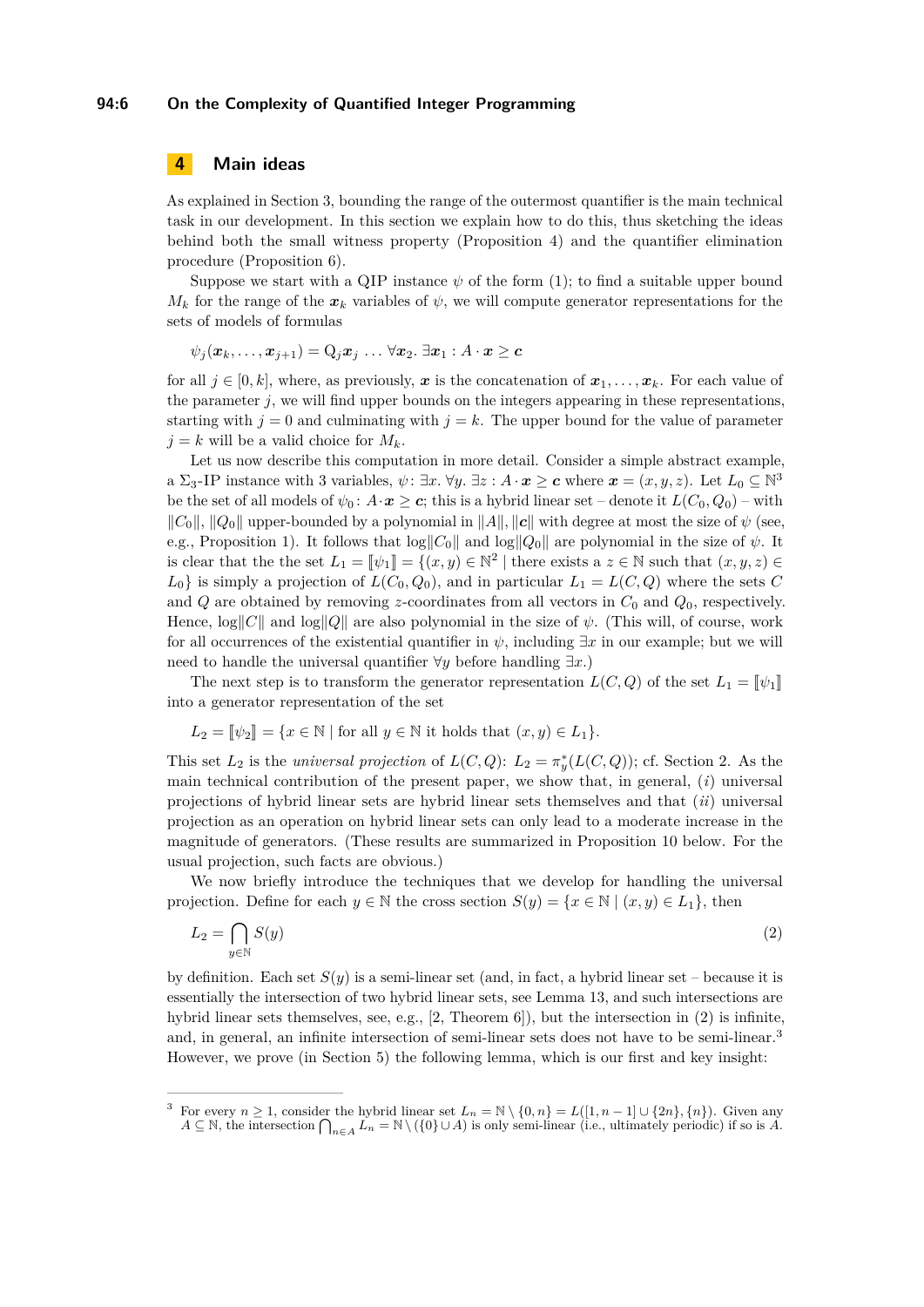## **D. Chistikov and C. Haase 94:7** 94:7

<span id="page-6-2"></span>**► Lemma 7.** Let  $L = L(C, Q) \subseteq \mathbb{N}^m$  be a hybrid linear set with  $C, Q \subseteq \mathbb{N}^m$ . Let the *components of vectors be indexed by m variables*  $X$ *, let*  $U \subseteq X$ *,*  $|U| = s$ *, and suppose u is the corresponding vector of variables. Then the following statements hold:*

- $\blacksquare$  *If, for some variable*  $u_i \in U$ *, the set Q contains no multiple of the unit vector*  $e_i$  *associated with*  $u_i$ *, then*  $\pi_u^*(L) = \emptyset$ *.*
- *Otherwise, denote*  $a_i = \min\{a \mid a \cdot e_i \in Q\}$  *and*  $H = \{b \in \mathbb{N}^s \mid 0 \leq b(u_i) \leq a_i 1$  *for all*  $u_i \in U$ *}. Then*

$$
\pi_{\mathbf{u}}^*(L)=\bigcap_{\mathbf{b}\in H}\pi_{\mathbf{u}}\big(L(C,Q)\cap\{\mathbf{u}=\mathbf{b}\}\big)
$$

*where*  $\{u = b\}$  *denotes the hybrid linear set*  $\{c \in \mathbb{N}^m \mid c(u_i) = b(u_i)$  *for all*  $u_i \in U\}$ *.* 

In other words, unless  $L_2 = \emptyset$ , the intersection in [\(2\)](#page-5-1) can be made finite without changing its result:  $\bigcap_{y\in\mathbb{N}} S(y) = \bigcap_{y\leq N} S(y)$ , where log *N* is polynomial in the size of  $\psi$ . Since, as we have just mentioned, hybrid linear sets are closed under finite intersections, this shows that the set  $L_2$  is hybrid linear, and, in fact, the following general result follows:

**Proposition 8.** *A set in*  $\mathbb{N}^m$  *is* QIP-definable *iff it is hybrid linear.* 

Furthermore, the set  $L_2$  turns out to have a small generator representation as well. Indeed, we first observe that all sets  $S(y)$  have representations  $L(B_y, P)$  with a common set of periods *P* and with  $\|B_y\|$ ,  $\|P\|$  small if so is  $\|y\|$  (Lemma [13](#page-7-0) in Section [5\)](#page-6-0). We then prove (in Section [6\)](#page-9-0) the following lemma, which is our second insight:

<span id="page-6-3"></span>▶ **Lemma 9.** *Let*  $L_i = L(C_i, Q)$ *,*  $i \in [1, n]$ *, be hybrid linear sets with*  $C_i, Q \subseteq \mathbb{N}^m$ *. The*  $\int$  *set*  $S = \bigcap_{i=1}^{n} L_i$  *has a representation*  $S = L(B, Q)$  *where*  $||B|| \leq \max_{i \in [1,n]} ||L_i||^{O(m^3)}$ *independently of n.*

In other words, long intersections of hybrid linear sets with a common set of periods preserve small representations, regardless of the number of sets in the intersection. Combining Lemmas [7](#page-6-2) and [9,](#page-6-3) we obtain the following statement:

<span id="page-6-1"></span>**Proposition 10.** Let  $L = L(C, Q) \subseteq \mathbb{N}^m$  be a hybrid linear set with  $C, Q \subseteq \mathbb{N}^m$ . Let *the components of vectors be indexed by m variables*  $u, v$ *, and suppose the vector*  $u$  *has s variables. Then the universal projection*  $\pi_u^*(L)$  *has a representation*  $L(B, P)$  *where*  $P =$  $\pi_u$  ({ $q \in Q \mid q_1 = \ldots = q_s = 0$ }) *and*  $||B|| \leq ||L||^{O(m^5)}$ .

In particular, we conclude that the set  $L_2 = \bigcap_{y \le N} L(B_y, P)$  has a representation  $L(B, P)$ with  $||B|| < M$  where  $log M$  is polynomial in the size of  $\psi$ . But note that  $\psi = \psi_3$  is true iff  $L_2 = \llbracket \psi_2 \rrbracket$  is non-empty; therefore, the validity of  $\psi$  is unchanged if the range of  $\exists x$  is changed from N to  $[0, M - 1]$ . Thus, in our example the bound  $M_3$  can be chosen as  $M$ ; it can hence be deduced that a  $\Sigma_3^{\mathsf{P}}$  algorithm can handle such instances. The argument for the general case follows the same lines.

## <span id="page-6-0"></span>**5 Universal projection and universality**

A semi-linear set in  $\mathbb{N}^d$  is called *universal* if it is equal to  $\mathbb{N}^d$ .

<span id="page-6-4"></span>**► Example 11.** A one-dimensional hybrid linear set  $L = L(B, P) \subseteq \mathbb{N}$  with  $B, P \subseteq \mathbb{N}$  is universal iff  $P \setminus \{0\} \neq \emptyset$  and *L* contains the integer segment  $[0, k-1]$  where  $k = \min P \setminus \{0\}$ . Indeed, the right-to-left direction is immediate: if *L* satisfies the conditions above, then  $\mathbb{N} = L([0, k-1], \{k\}) \subset L$ . For the left-to-right direction, suppose  $L = \mathbb{N}$ . First observe that the set  $P \setminus \{0\}$  is non-empty because L is infinite. Therefore,  $k > 0$  is well-defined. Second, as  $L = \mathbb{N}$ , the set *L* contains all natural numbers, in particular those in  $[0, k-1]$ .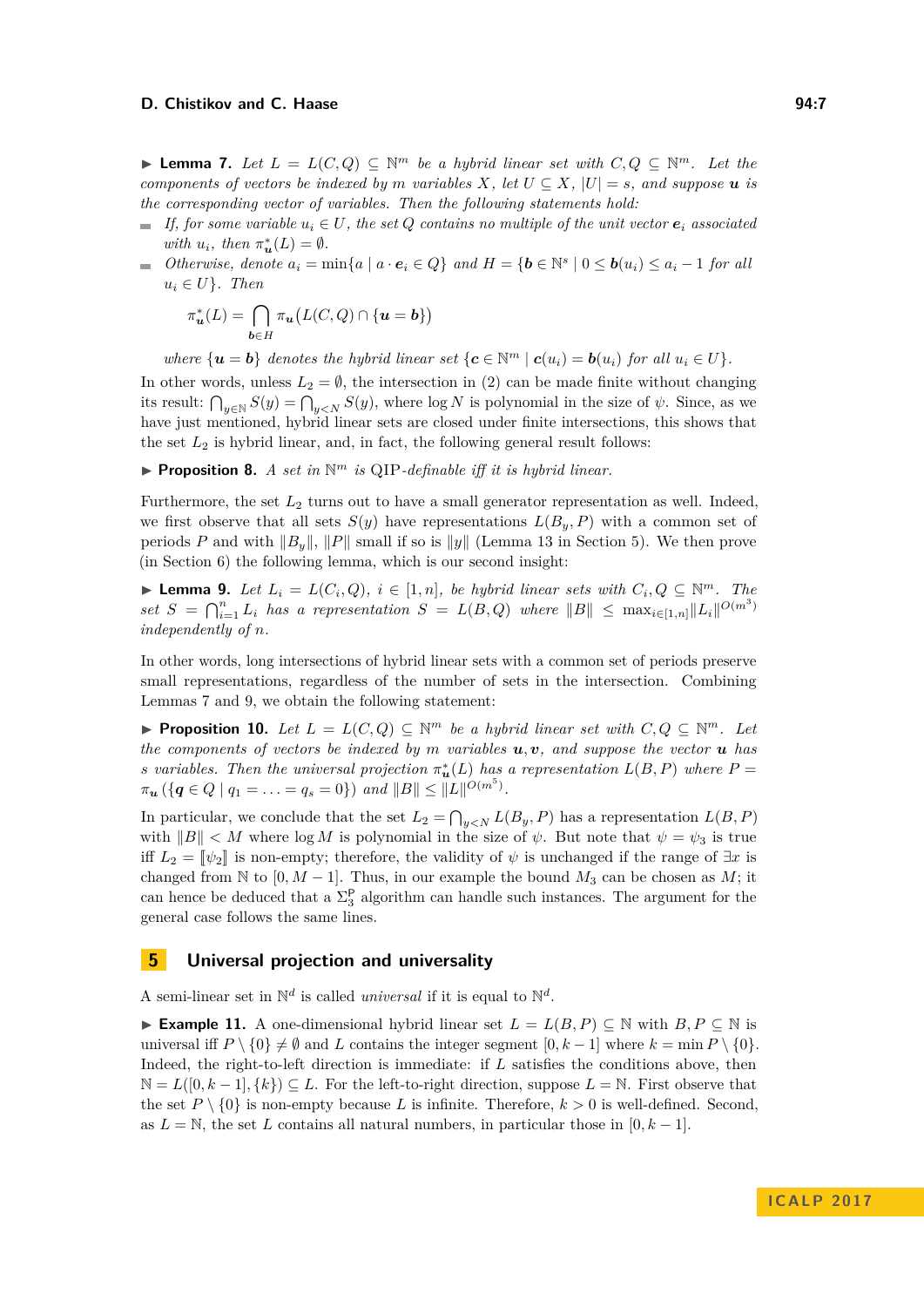## **94:8 On the Complexity of Quantified Integer Programming**

The following lemma generalizes Example [11;](#page-6-4) recall that *e<sup>i</sup>* denotes the *i*th unit vector.

<span id="page-7-1"></span>▶ **Lemma 12.** *A hybrid linear set*  $L = L(B, P) \subseteq \mathbb{N}^m$  *with*  $B, P \subseteq \mathbb{N}^m$  *is universal iff P contains vectors*  $a_i \cdot e_i$  *for some*  $a_i > 0$ *, for every*  $i \in [1, m]$ *, and L contains* the box  $H = [0, a_1 - 1] \times \ldots \times [0, a_m - 1].$ 

**Proof.** The right-to-left direction is immediate: if *L* satisfies the conditions of the lemma, then  $\mathbb{N}^m = L(H, \{a_1 \cdot e_1, \ldots, a_m \cdot e_m\}) \subseteq L$ . For the left-to-right direction, suppose  $L = \mathbb{N}^m$ . We first prove that, for each  $i \in [1, m]$ , the set of periods P contains a vector  $a_i \cdot e_i$  with  $a_i > 0$ . Assume without loss of generality that  $i = 1$  and denote  $N = N \times 0 \subseteq N^m$ . Since *L* is universal (and  $\mathbb{Q}_{\geq 0} \times \mathbf{0}$  is a face of  $\mathbb{Q}_{\geq 0}^m$ ),  $N = L(B, P) \cap N \subseteq L(B \cap N, P \cap N)$ . Therefore, the set *P* ∩ *N* contains at least one vector  $a_1 \cdot e_1$  with  $a_1 > 0$ , otherwise the set *N* would be finite. Hence, P contains  $a_1 \cdot e_1, \ldots, a_m \cdot e_m$  with all  $a_i > 0$ . It now remains to note that, as  $L = \mathbb{N}^m$ , the set *L* contains all nonnegative integer vectors, in particular those in *H*. This completes the proof.

**► Remark.** If  $m = 1$ , then in the statement of Lemma [12,](#page-7-1) the condition  $H \subseteq L(B, P)$  is equivalent to the condition  $H \subseteq B$ , as long as *H* is defined using the *shortest* vector  $a_1 \cdot e_1$ in  $P \setminus \{0\}$ . For  $m \geq 2$ , this is no longer the case.

<span id="page-7-0"></span>▶ **Lemma 13.** Suppose  $L = L(C, Q) \subseteq \mathbb{N}^m$  and  $M = L(D, E) \subseteq \mathbb{N}^m$  where  $E = \{e_1, \ldots, e_s\}$ . *Then the set*  $L \cap M$  *has a representation*  $L(B, P)$  *where*  $P = \{q \in Q \mid q_{s+1} = \ldots = q_m = 0\}$  $and$   $||B|| \leq ||L||^{O(m^2)} \cdot ||M||^{O(m)}$ .

We can now restate and prove Lemma [7,](#page-6-2) which appeared previously in Section [4.](#page-5-0)

**► Lemma 14.** Let  $L = L(C, Q) \subseteq \mathbb{N}^m$  be a hybrid linear set with  $C, Q \subseteq \mathbb{N}^m$ . Let the *components of vectors be indexed by m variables*  $X$ *, let*  $U \subseteq X$ *,*  $|U| = s$ *, and suppose*  $u$  *is the corresponding vector of variables. Then the following statements hold:*

- *If, for some variable*  $u_i \in U$ *, the set Q contains no multiple of the unit vector*  $e_i$  *associated with*  $u_i$ *, then*  $\pi_u^*(L) = \emptyset$ *.*
- *Otherwise, denote*  $a_i = \min\{a \mid a \cdot e_i \in Q\}$  *and*  $H = \{b \in \mathbb{N}^s \mid 0 \leq b(u_i) \leq a_i 1$  *for all*  $u_i \in U$ *}. Then*

$$
\pi_{\boldsymbol{u}}^*(L)=\bigcap_{\boldsymbol{b}\in H}\pi_{\boldsymbol{u}}\big(L(C,Q)\cap\{\boldsymbol{u}=\boldsymbol{b}\}\big)
$$

*where*  $\{u = b\}$  *denotes the hybrid linear set*  $\{c \in \mathbb{N}^m \mid c(u_i) = b(u_i)$  *for all*  $u_i \in U\}$ *.* 

**Proof.** Denote  $V = X \setminus U$ ; we will abuse notation and let symbols *u* and *v* refer to *U*- and *V*-indexed integer vectors (wherever this creates no confusion). By definition, a vector  $v^*$ belongs to  $\pi_u^*(L)$  if and only if for all *u* the vector  $(u, v^*)$  belongs to L. This condition is equivalent to the requirement that

<span id="page-7-2"></span>
$$
L \cap \{(\mathbf{u}, \mathbf{v}) \in \mathbb{N}^m \mid \mathbf{v} = \mathbf{v}^*\} = \{(\mathbf{u}, \mathbf{v}) \in \mathbb{N}^m \mid \mathbf{v} = \mathbf{v}^*\}.
$$
 (3)

Note that  $\{(u, v) \in \mathbb{N}^m \mid v = v^*\} = L((0, v^*), E)$  where *E* is the set of all unit vectors associated with variables *u*. We now apply Lemma [13:](#page-7-0)  $L \cap L((0, v^*), E) = L(D_{v^*}, R)$  where  $R = \{q = (u, v) \in Q \mid v = 0\}$ . Now the requirement [\(3\)](#page-7-2) has the form  $L(D_{v^*}, R) = \{(u, v) \in Q \mid v = 0\}$ .  $\mathbb{N}^m \mid v = v^*$  and, by Lemma [12,](#page-7-1) is equivalent to the requirement that, first, the set R contains some multiple of the unit vector,  $a_i \cdot e_i$  for some  $a_i > 0$ , associated with each variable  $u_i \in U$ , and, second, the set  $L(D_{\mathbf{v}^*}, R)$  contains the box

$$
H(\boldsymbol{v}^*) = \{(\boldsymbol{u}, \boldsymbol{v}) \in \mathbb{N}^m \mid \boldsymbol{v} = \boldsymbol{v}^*, 0 \le u_i \le a_i - 1 \text{ for all variables } u_i \in U\}.
$$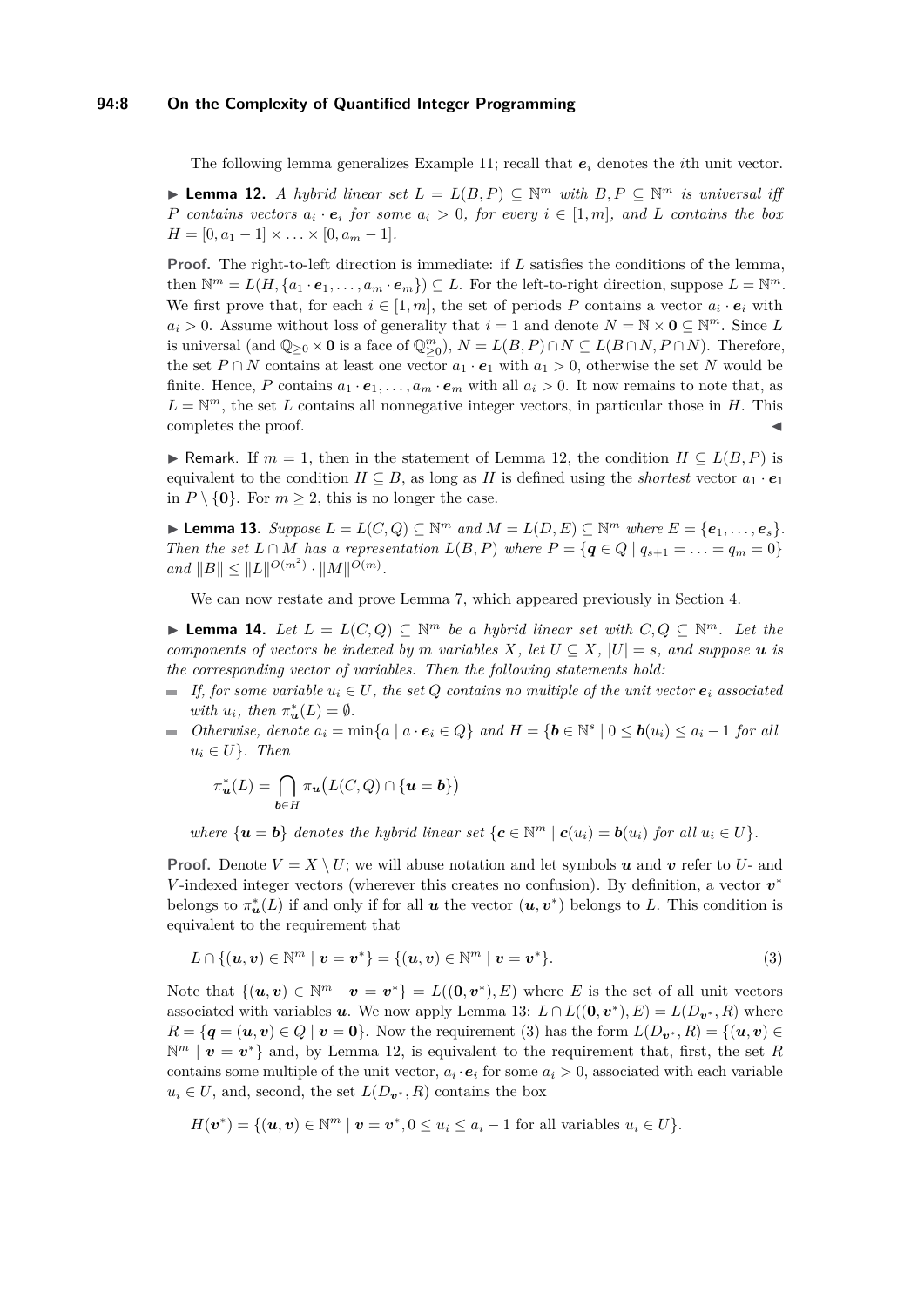#### **D. Chistikov and C. Haase 94:9** 94:9

Note that in the statement of Lemma [12](#page-7-1) we can always choose  $a_i \cdot e_i$  to be the shortest vectors of the required form in  $R$ ; expanding the definition of  $R$  then gives

<span id="page-8-1"></span>
$$
a_i = \min\{a \mid a \cdot e_i \in Q\} \qquad \text{for each variable } u_i \in U. \tag{4}
$$

We now make the following observations. First, the set  $R$  does not depend on the vector  $v^*$ , but only on *Q* and on the way the variables are split into *u* and *v*. Therefore, the condition that *R* contains  $a_i \cdot e_i$  for some  $a_i > 0$  is either satisfied or not satisfied for all  $v^*$  simultaneously. In the former case,  $\pi_u^*(L) = \emptyset$ ; so it suffices to consider the latter case. We have the following equivalence:

$$
\boldsymbol{v}^* \in \pi_{\boldsymbol{u}}^*(L) \quad \text{iff} \quad (\boldsymbol{u}, \boldsymbol{v}^*) \in L(D_{\boldsymbol{v}^*}, R) \text{ for all } \boldsymbol{u} \in H
$$

where  $H = \{u \mid 0 \le u_i \le a_i - 1$  for all variables  $u_i \in U\}$  and  $a_i$  are as defined in [\(4\)](#page-8-1). Since  $L(D_{\mathbf{v}^*}, R)$  was chosen as  $L \cap \{(\mathbf{u}, \mathbf{v}) \in \mathbb{N}^m \mid \mathbf{v} = \mathbf{v}^*\},$  this is the same as

$$
\boldsymbol{v}^* \in \pi_{\boldsymbol{u}}^*(L) \quad \text{iff} \quad (\boldsymbol{u}, \boldsymbol{v}^*) \in L \text{ for all } \boldsymbol{u} \in H,
$$

and the equation of the lemma follows.

► **Example 15.** Consider any set  $L = L(C, \{3e_2\}) \subseteq \mathbb{N}^2$  with a finite  $C \subseteq \mathbb{N}^2$ . Its universal projection  $L' = \pi_y^*(L) = \{x \mid (x, y) \in L \text{ for all } y \in \mathbb{N}\}\)$  can be obtained by taking cross sections  $S_b = \{x \mid (x, b) \in L\}$  for  $b = 0, 1, 2$ , removing the *y* coordinate, and intersecting the results:  $L' = \pi_y(S_0) \cap \pi_y(S_1) \cap \pi_y(S_2)$  where the projection  $\pi_y \colon \mathbb{N}^2 \to \mathbb{N}$  removes the *y* coordinate. So whether or not a specific  $a \in \mathbb{N}$  belongs to  $L'$  is fully determined by whether the vectors  $(a, 0)$ ,  $(a, 1)$ , and  $(a, 2)$  belong to *L*. In fact, this conclusion will also hold if instead of *L* we consider any set  $M = L(C, \{3e_2\} \cup Q)$  where *Q* contains no vectors of the form  $a \cdot e_2$ .

## **Intermezzo: Deciding universality of hybrid linear sets**

The technique developed above, in fact, enables us to show that universality of hybrid linear sets (given in generator representation) can be decided in polynomial time, even if all numbers are written in binary. Consider the following lemma, which is a more general version of Example [11](#page-6-4) and Lemma [12.](#page-7-1)

<span id="page-8-2"></span>▶ **Lemma 16.** *Let*  $L = L(B, P) \subseteq \mathbb{N}^m$  *be a hybrid linear set with*  $B, P \subseteq \mathbb{N}^m$ *. Define the set of* shallow points*,*

$$
W = \left\{ \ \boldsymbol{w} \in \mathbb{N}^m \mid \text{there is no } \ \boldsymbol{p} \in P \setminus \{ \boldsymbol{0} \} \ \text{with} \ \ \boldsymbol{w} \geq \boldsymbol{p} \ \right\} = \mathbb{N}^m \setminus \bigcup_{\boldsymbol{p} \in P \setminus \{ \boldsymbol{0} \}} (\boldsymbol{p} + \mathbb{N}^m).
$$

*Then*  $L$  *is universal iff*  $W \subseteq B$ *.* 

Indeed, for Example [11,](#page-6-4) observe that for  $m = 1$  the set *W* is the integer segment  $[0, k-1]$ where  $k = \min P \setminus \{0\}$ ; cf. Remark [5.](#page-7-1)

For Lemma [12,](#page-7-1) note that  $W \subseteq B$  is only possible if *W* is finite, which implies that for each  $i \in [1, m]$  there is a vector  $a_i \cdot e_i \in P$  with  $a_i > 0$  (otherwise all such vectors for some given *i* are in *W*, and there are infinitely many of them). But then  $W \subseteq H = [0, a_1 - 1] \times \ldots \times [0, a_m - 1]$ .

<span id="page-8-0"></span> $\triangleright$  **Proposition 17.** *There is a polynomial-time algorithm that takes a hybrid linear set*  $L(B, P) \subseteq \mathbb{N}^m$ , presented as  $B, P \subseteq \mathbb{N}^m$  with numbers written in binary, and decides if *L*(*B, P*) *is universal.*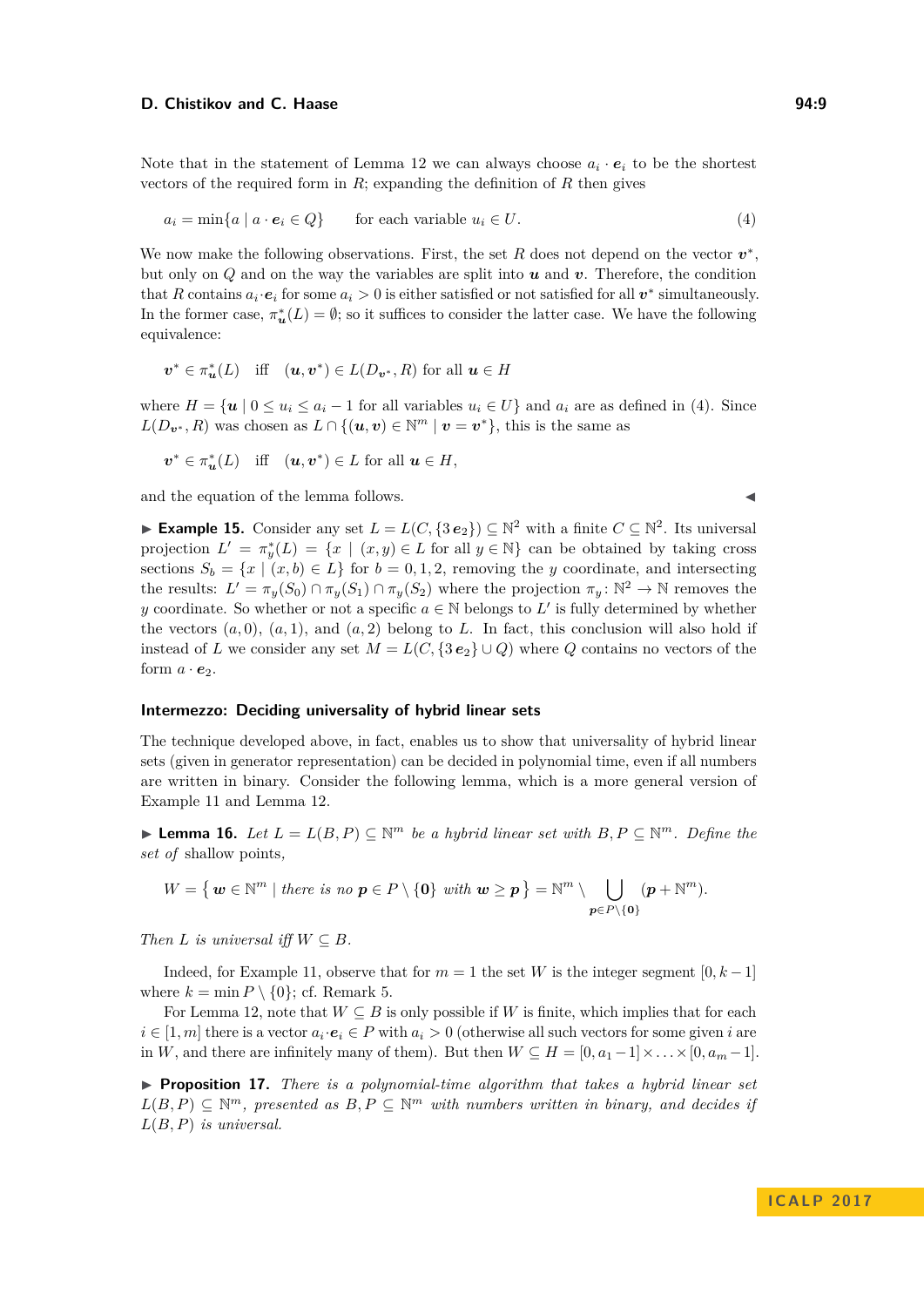## **94:10 On the Complexity of Quantified Integer Programming**

**Proof.** By the characterization of Lemma [16,](#page-8-2) it is sufficient to check if  $W \subseteq B$ . First check that the necessary condition of Lemma [12](#page-7-1) is satisfied: if for some *i* there is no  $a_i \cdot e_i \in P$ with  $a_i > 0$ , then  $L(B, P)$  is not universal. Otherwise consider the Hasse diagram of the partial order  $(H, \leq)$ , i.e., the directed acyclic graph with vertex set *H* and all edges  $(x, y)$ where  $x < y$  and there is no z with  $x < z < y$ . Notice that this graph does not have to be of polynomial size with respect to the input.

Run the depth-first search (DFS) procedure on (a part of) this graph, starting from **0** and for each  $x \in H$  ordering the outgoing edges  $(x, y)$  according to the (unique) index  $i \in [1, m]$ for which  $x_i \leq y_i$ . Whenever the current node is outside W, the algorithm backtracks (observe that the set *W* is always downward closed, i.e., whenever  $w \in W$  and  $w' \leq w$ , then also  $w' \in W$ ; if it is in W but not in B, the algorithm terminates immediately, reporting that  $L(B, P)$  is not universal. If the search finishes, the algorithm concludes that  $W \subseteq B$  and reports that *L*(*B, P*) is universal. All visited nodes are marked and not re-entered, ensuring that no node is ever visited twice. As all visited notes are checked for inclusion in *B*, which is given as part of the input, it follows that the running time of the search is proportional to the size of the input, and the entire procedure works in polynomial time.

# <span id="page-9-0"></span>**6 Long intersections**

<span id="page-9-1"></span>▶ **Lemma 18.** *Let*  $L_i = L(C_i, Q)$ ,  $i \in [1, n]$ , be hybrid linear sets with  $C_i, Q \subseteq \mathbb{N}^m$ . Suppose *the vectors of Q* are linearly independent. Then the set  $S = \bigcap_{i=1}^{n} L_i$  has a representation  $S = L(B, Q)$  where  $||B|| \leq 2^{O(m \log m)} \cdot \max_{i \in [1,n]} ||L_i|| \cdot ||Q||^m$  independently of *n*.

**Proof (Sketch).** Note that  $\bigcap_{i=1}^{n} L(C_i, Q)$  is the union over all  $c_1 \in C_1, \ldots, c_n \in C_n$  of  $\bigcap_{i=1}^n L(c_i, Q)$ , so we shall assume with no loss of generality that  $C_i = \{c_i\}$  for all *i*.

Define a point lattice  $\mathcal{L} = Q \cdot \mathbb{Z}^r = \{Q \cdot \mathbf{u} \mid \mathbf{u} \in \mathbb{Z}^r\}$  where  $r = |Q|$ ; see, e.g., [\[10,](#page-12-16) Chapter 2. Vectors  $x, y \in \mathbb{Z}^m$  are called *congruent* modulo  $\mathcal{L}$ , written  $x \equiv y \pmod{\mathcal{L}}$ , if and only if  $x - y \in \mathcal{L}$ . This congruence splits  $\mathbb{Z}^m$  into a disjoint union of equivalence classes, which have the form  $x + \mathcal{L}$  where  $x \in \mathbb{Z}^m$ . Note that the relation  $\equiv$  is compatible with addition and subtraction of elements of *Q*, in the sense that vectors  $x \pm q$ ,  $q \in Q$ , belong to the same equivalence class as  $x$ ; therefore,  $L_i = c_i + Q \cdot \mathbb{N}^r \equiv c_i \pmod{\mathcal{L}}$ . Hence, unless the intersection  $\bigcap_{i=1}^n L_i$  is empty, it must be the case that  $c_i \equiv c_j \pmod{\mathcal{L}}$  for all *i, j*. We assume in the sequel that this is indeed the case, i.e., all sets  $L_i$  are contained in the same equivalence class  $c_1 + \mathcal{L}$ .

Let us now define the coordinates in  $c_1 + \mathcal{L}$  in a natural way. Consider the mapping  $\psi: \mathbf{c}_1 + \mathcal{L} \to \mathbb{Z}^r$  that maps each *x* into a vector  $\mathbf{u} = \psi(\mathbf{x})$  such that  $\mathbf{x} = \mathbf{c}_1 + Q \cdot \mathbf{u}$ ; note that *u* exists as long as  $x \in c_1 + \mathcal{L}$  and is determined uniquely because the vectors in *Q* are linearly independent. The mapping  $\psi$  is, in fact, a bijection between  $c_1 + \mathcal{L}$ and  $\mathbb{Z}^r$ , so  $L_1 \cap ... \cap L_n = \psi^{-1}(\psi(L_1) \cap ... \psi(L_n))$ . Denote  $f_i = \psi(c_i)$  and observe that  $\psi(L_i) = \psi(c_i) + \mathbb{N}^r$ . So a vector  $v \in \mathbb{Z}^r$  belongs to the intersection of all  $\psi(L_i)$  if and only if  $v \ge f_i$  for all  $i \in [1, n]$ . This condition is satisfied if and only if  $v \ge f$  where f is the component-wise maximum of vectors  $f_1, \ldots, f_n$ ; in other words,  $\bigcap_{i=1}^n \psi(L_i) = f + \mathbb{N}^r$  and  $L_1 \cap ... \cap L_n = L(\psi^{-1}(f), Q).$ 

It remains to find an upper bound on  $\|\psi^{-1}(f)\|$ . Note that  $\psi^{-1}(f) = c_1 + Q \cdot f$ ,  $\| \psi^{-1}(f) \| \leq \| c_1 \| + \| Q \cdot f \|$ . Suppose  $f = (f^1, \ldots, f^r)$  and  $Q = \{ q_1, \ldots, q_r \}$ , then  $Q \cdot \mathbf{f} = f^1 \cdot \mathbf{q}_1 + \ldots + f^r \cdot \mathbf{q}_r$ . Recall that each  $f^j$  is, in fact, a component of some  $f_i = \psi(c_i)$ .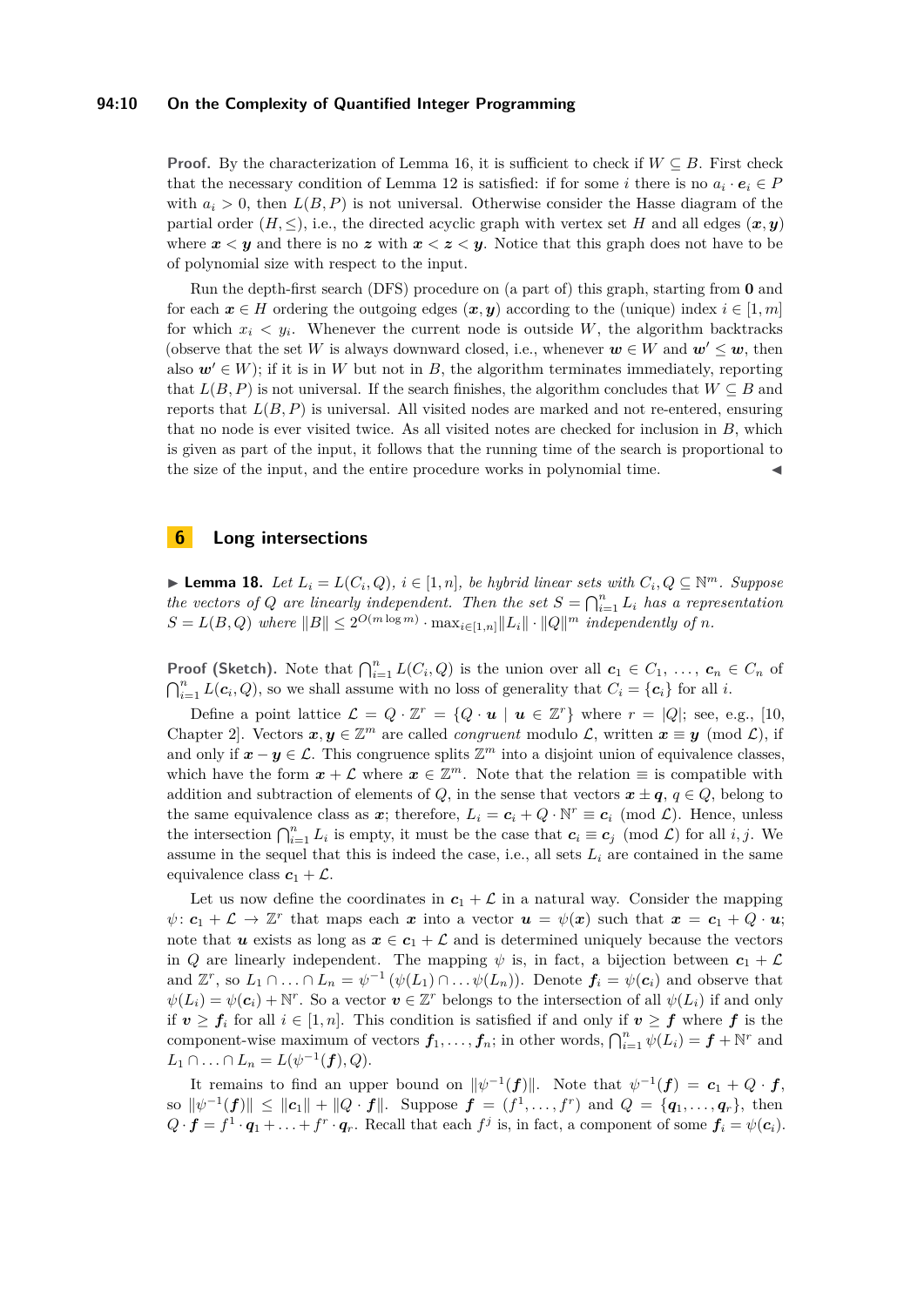### **D. Chistikov and C. Haase 94:11**

$$
|f^{j}| \leq 2^{O(m \log m)} \cdot \max (||c_{i} - c_{1}||, ||Q||) \cdot ||Q||^{m-1} \text{ and}
$$
  

$$
||\psi^{-1}(f)|| \leq ||C_{1}|| + m \cdot \max_{j \in [1,r]} ||f^{j} \cdot q_{j}|| \leq 2^{O(m \log m)} \cdot \max_{i \in [1,n]} ||L_{i}|| \cdot ||Q||^{m}.
$$

We can now restate and prove Lemma [9,](#page-6-3) which appeared previously in Section [4.](#page-5-0)

▶ **Lemma 19.** *Let*  $L_i = L(C_i, Q)$ *,*  $i \in [1, n]$ *, be hybrid linear sets with*  $C_i, Q \subseteq \mathbb{N}^m$ *. The*  $\int$  *set*  $S = \bigcap_{i=1}^{n} L_i$  *has a representation*  $S = L(B, Q)$  *where*  $||B|| \leq \max_{i \in [1,n]} ||L_i||^{O(m^3)}$ *independently of n.*

**Proof (Sketch).** We first apply a discrete version of the Carathéodory theorem [\[2,](#page-12-9) Proposition 5 to the set  $L_1$ , decomposing it into a union of hybrid linear sets with linearly independent periods:

$$
L_1 = \bigcup_j M_j \quad \text{where} \quad M_j = L(D_j, Q_j) \quad \text{and} \quad ||D_j|| \le ||C_1|| + (\#Q \cdot ||Q||)^{O(m)},
$$

with each  $Q_i \subseteq Q$  a set of linear independent vectors (here and below # denotes the cardinality of a set). The intent is to make it possible to invoke Lemma [18.](#page-9-1)

Notice that, whereas intersecting two hybrid linear sets  $L$  and  $L'$  with sets of periods  $P$ and  $P' \subseteq P$ , respectively, will always give a hybrid linear set with the set of periods  $P'$  (see, e.g., [\[2,](#page-12-9) Theorem 6] and, transitively, Theorem 5.6.1 of [\[4,](#page-12-17) p. 180]), this observation would not suffice for our purposes. Indeed, the magnitude of the base vectors in the hybrid linear representation of  $L \cap L'$  can still increase compared to the magnitude of the base vectors of  $L$ and  $L'$ ; and so  $n-1$  consecutive applications of this operation would lead to a blowup in the representation size if *n* grows. Instead of using this observation, we will rely on Lemma [18](#page-9-1) to defeat the effect of large *n*, and will use another trick to make its application possible.

Indeed, observe that

$$
L_1 \cap L_2 \cap \ldots \cap L_n = \bigcup_j M_j \cap L_2 \cap \ldots \cap L_n = \bigcup_j (M_j \cap L_2) \cap \ldots \cap (M_j \cap L_n).
$$

Since the sets of periods of  $M_j$  and  $L_i$  are  $Q_j$  and  $Q$ , respectively, it follows by [\[2,](#page-12-9) Theorem 6] that each  $M_j \cap L_i$  is a hybrid linear set with representation  $L(B_{i,j}, Q_j)$ , where

$$
||B_{i,j}|| \leq ((\#Q_j + \#Q) \cdot \max(||M_j||, ||L_i||))^{O(m)} \leq \max \left( ||C_1|| + (\#Q \cdot ||Q||)^{O(m)}, ||L_i|| \right)^{O(m)}.
$$

But now, for each *j*, the intersection of  $L(B_{i,j}, Q_j)$ ,  $i \in [2, n]$ , satisfies the conditions of Lemma [18,](#page-9-1) and thus can be written as  $L(B_i, Q_j)$  with  $||B_j||$  small with respect to  $||B_{i,j}||$ and  $||Q_j||$  (estimations to follow). Now  $S = \bigcup_j L(B_j, Q_j)$ , and it remains to note that, as  $L_i + L(0, Q) = L_i$  for all *i*, it also holds that  $S + L(0, Q) = S$  and hence

$$
S = \bigcup_{j} L(B_j, Q_j) + L(\mathbf{0}, Q) = \bigcup_{j} L(B_j, Q) = L\left(\bigcup_{j} B_j, Q\right), \text{ with}
$$
  

$$
||B_j|| \le 2^{O(m \log m)} \cdot \max\left(\max_{i \in [2,n]} ||B_{i,j}||, ||Q_j||\right) \cdot ||Q_j||^m \le \max_{i \in [1,n]} ||L_i||^{O(m^3)}.
$$

## <span id="page-10-0"></span>**7 Lower bounds**

We show lower bounds for QIP and  $\Sigma_k$ -IP via a reduction from a generalisation of the classical SUBSETSUM problem. For odd  $k$ , let  $a_k \in \mathbb{N}^{m_k}, \ldots, a_1 \in \mathbb{N}^{m_1}$  be vectors of natural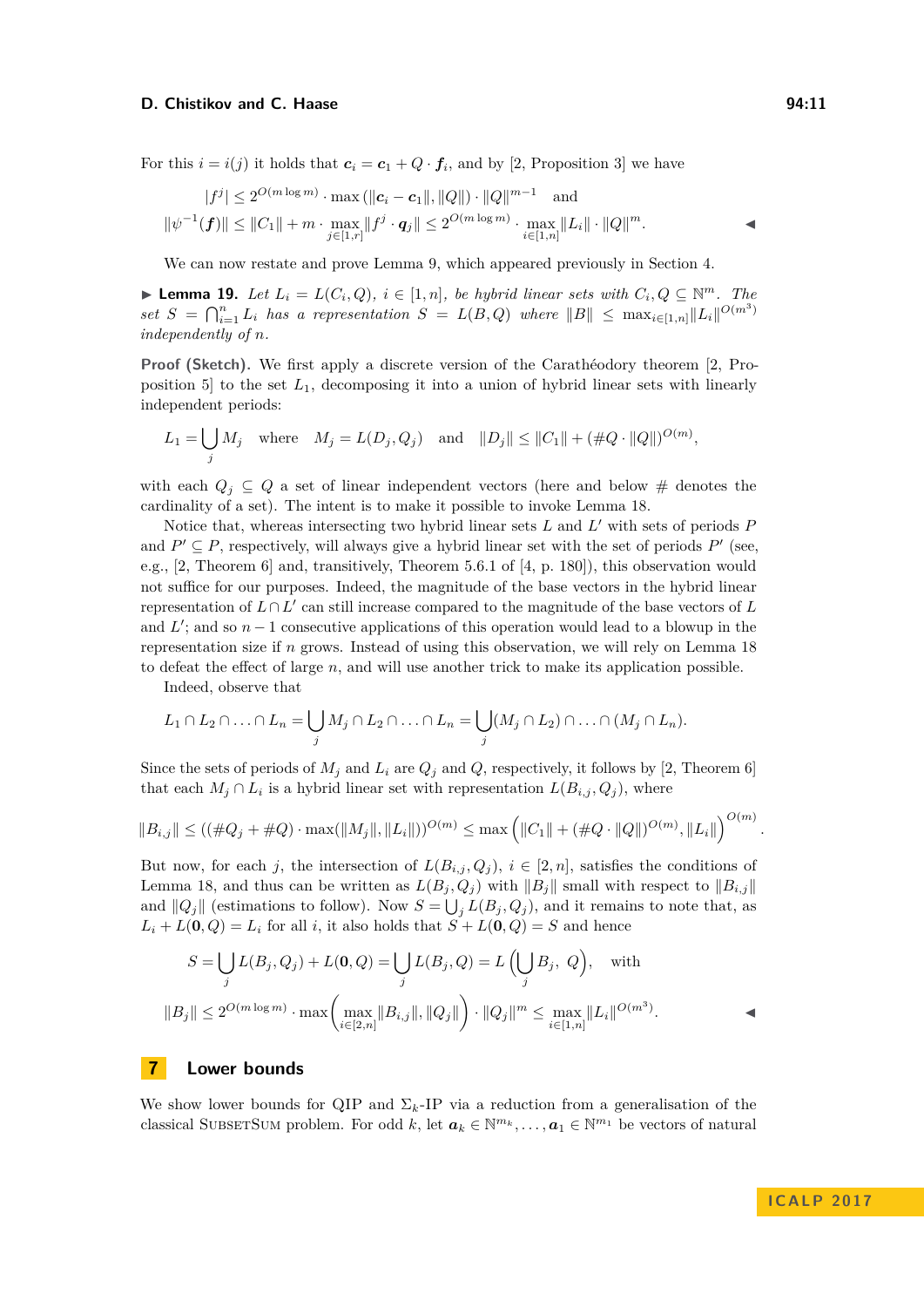## **94:12 On the Complexity of Quantified Integer Programming**

numbers, and let  $t \in \mathbb{N}$  be a target. An instance of  $\Sigma_k$ -SUBSETSUM is a tuple  $(a_k, \ldots, a_1, t)$ . This instance is a valid instance whenever the following holds:

<span id="page-11-0"></span>
$$
\exists \mathbf{x}_k \in \{0,1\}^{m_k} \ldotp \forall \mathbf{x}_{k-1} \in \{0,1\}^{m_{k-1}} \ldots \exists \mathbf{x}_1 \in \{0,1\}^{m_1} : \sum_{i=1}^k \mathbf{a}_i \cdot \mathbf{x}_i = t. \tag{5}
$$

Thus,  $\Sigma_k$ -SUBSETSUM can be viewed as the 0–1 variant of  $\Sigma_k$ -IP, i.e., variables are only interpreted over  $\{0, 1\}$ . For even *k*,  $\Pi_k$ -SUBSETSUM is defined analogously. When we take the union of  $\Sigma_k$ -SUBSETSUM for all  $k > 0$ , we obtain QSUBSETSUM.

**Proposition 20.** For every fixed  $k > 0$ , for odd  $k \sum_k$ -SUBSETSUM is  $\sum_k^P$ -complete, and for  $even \; k \; \Pi_k\text{-SUBSETSum} \; is \; \Pi_k^{\text{P}}\text{-}complete. \;\: \text{QSUBSETSum} \; is \; \text{PSPACE-complete}.$ 

Upper bounds for  $\Sigma_k$ -SUBSETSUM and QSUBSETSUM can be obtained trivially. The PSPACE lower bound for QSUBSETSUM was established by Travers in [\[15,](#page-12-13) Lem. 4]. Unfortunately, the construction given in [\[15\]](#page-12-13) does not directly yield  $\Sigma_k^{\mathsf{P}}$  hardness for  $\Sigma_k$ -SUBSETSUM, as the lower bound for QSUBSETSUM is shown in [\[15\]](#page-12-13) by a reduction from 3-CNF QBF in which the alternating quantifiers range over *single* variables, and  $\Sigma_k^{\mathsf{P}}$  hardness for 3-CNF *k*-QBF requires an unbounded number of variables in every quantifier block [\[13\]](#page-12-18). It is not difficult to show that the construction from [\[15\]](#page-12-13) can indeed be adapted in order to yield  $\Sigma_k^{\mathsf{P}}$  hardness for  $\Sigma_k$ -SUBSETSUM for odd *k*, and likewise for even *k*.

## **Proof of lower bounds in Theorem [2](#page-3-1)**

We reduce from  $\Sigma_k$ -SUBSETSUM and show how to transform an instance given as [\(5\)](#page-11-0) into an equivalent instance of  $\Sigma_k$ -IP. Note that the existentially quantified variables do not present an issue, since, for instance,  $x_1 \in \{0,1\}^{m_1}$  iff  $x_1 \leq 1$ , i.e., [\(5\)](#page-11-0) is equivalent to

<span id="page-11-1"></span>
$$
\exists \mathbf{x}_k \in \{0,1\}^{m_k}.\ \forall \mathbf{x}_{k-1} \in \{0,1\}^{m_{k-1}} \dots \forall \mathbf{x}_2 \in \{0,1\}^{m_2}.\ \exists \mathbf{x}_1 : \sum_{i=1}^k \mathbf{a}_i \cdot \mathbf{x}_i = t \land \mathbf{x}_1 \leq \mathbf{1}.\ (6)
$$

The key insight is that, for universally quantified variables, conjunctions of linear integer constraints can express division with remainder using any fixed divisor. In particular, consider

<span id="page-11-2"></span>
$$
\exists \boldsymbol{x}_k \in \{0,1\}^{m_k}.\ \forall \boldsymbol{x}_{k-1} \in \{0,1\}^{m_{k-1}} \dots \forall \boldsymbol{x}_2.\ \exists \boldsymbol{x}_1.\ \exists \boldsymbol{\lambda}:\n \sum_{i=3}^k \boldsymbol{a}_i \cdot \boldsymbol{x}_i + \boldsymbol{a}_2 \cdot (\boldsymbol{x}_2 - 2 \cdot \boldsymbol{\lambda}) + \boldsymbol{a}_1 \cdot \boldsymbol{x}_1 = t \wedge \boldsymbol{x}_1 \leq \boldsymbol{1} \wedge \boldsymbol{0} \leq \boldsymbol{x}_2 - 2 \cdot \boldsymbol{\lambda} \leq \boldsymbol{1}.\ \ (7)
$$

We claim that the sentences [\(6\)](#page-11-1) and [\(7\)](#page-11-2) are equivalent. First, no matter what  $x_2$  is,  $\lambda$  has to be  $\lfloor x_2/2 \rfloor$  in order to satisfy the last constraint of [\(7\)](#page-11-2). If sentence [\(6\)](#page-11-1) is true, then (7) is also true. Indeed, if  $x_2 \in \{0,1\}^{m_2}$ , then we can choose  $\lambda = 0$  and the inequalities become the same as before (and thus, for instance, there is an appropriate  $x_1$ ). Analogously, if  $x_2$ is outside  $\{0,1\}^m$ , then it is the vector  $x_2 - 2 \cdot \lambda$  that is in  $\{0,1\}^{m_2}$ , and for this vector we already know the appropriate  $x_1$  from the previous formula. Conversely, suppose the sentence [\(7\)](#page-11-2) is true, then it is in particular true for all choices  $x_2 \in \{0,1\}^{m_2}$  in which case  $\lambda = |x_2/2| = 0$ . Hence, the assignment for  $x_1$  chosen in [\(7\)](#page-11-2) given  $x_2$  will also work for [\(6\)](#page-11-1). This proves the claim.

In fact, the trick above works regardless of how many universal variables we have and at which positions they occur in the quantifier prefix. So we can handle both existential and universal variables and can transform any instance of  $\Sigma_k$ -SubsetSum respectively  $\Pi_k$ -SUBSETSUM into an equivalent instance of  $\Sigma_k$ -IP respectively  $\Pi_k$ -IP, which yields the desired lower bounds, when variables are interpreted over the natural numbers.